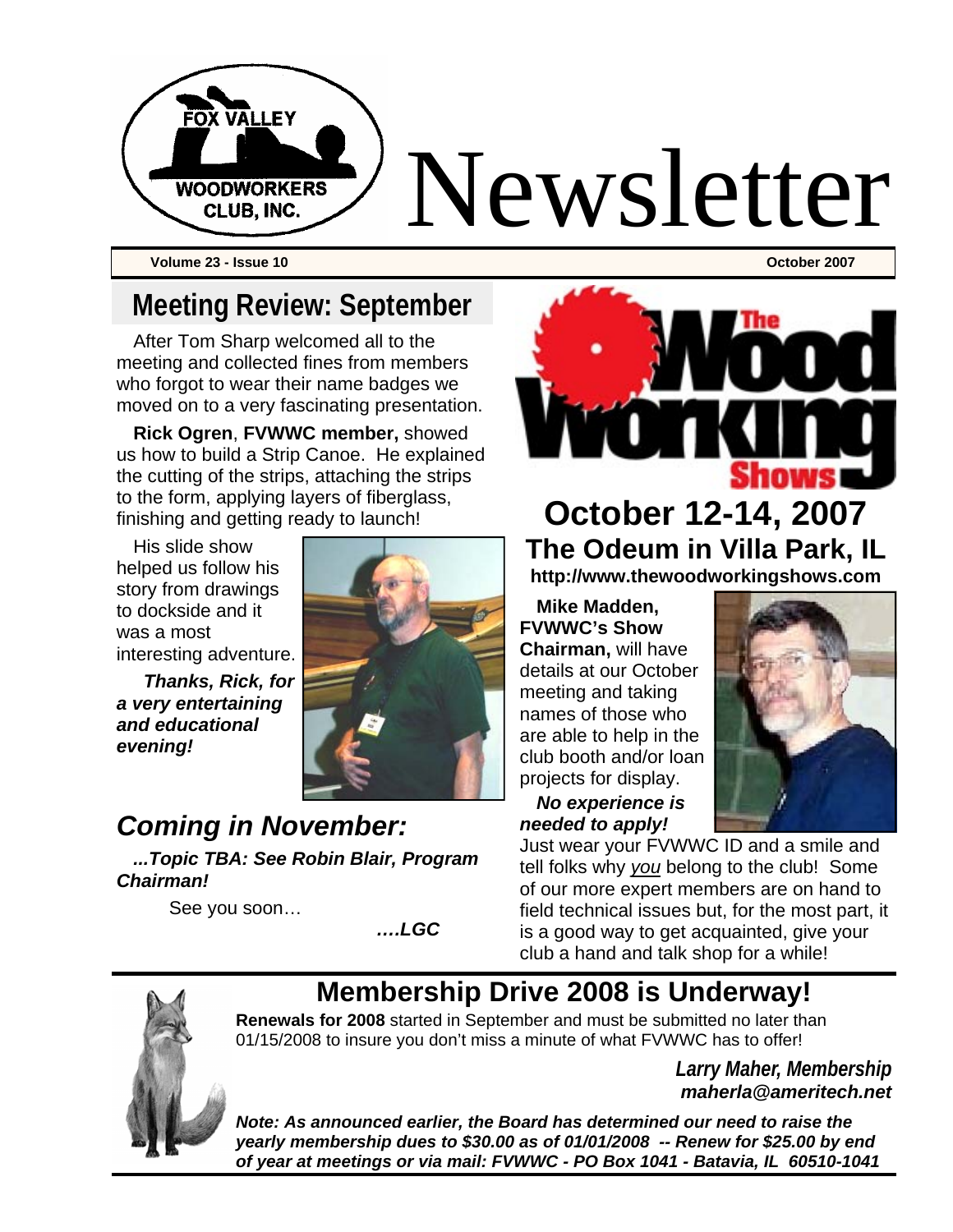### **FVWWC Events Calendar**

|                                                 | Oct 2nd  Tue  7:30 p.m.  FVWWC General Meeting: Jeff<br>Miller: Furniture Design<br>http://www.furnituremaking.com                                            |
|-------------------------------------------------|---------------------------------------------------------------------------------------------------------------------------------------------------------------|
| Oct 12th-14th F-Sun.TBA  The WOOD SHOW - at the | Odeum in Villa Park, IL<br>www.thewoodworkingshows.com                                                                                                        |
|                                                 | Oct 17th  Wed  9:00 a.m.  FVWWC's Breakfast Club: The<br>Red Apple Restaurant at 414 S<br>Schmale Rd - Carol Stream, IL --<br>Everyone is invited to stop by! |
|                                                 | Nov 6th  Tue 7:30 p.m.  FVWWC General Meeting: TBA                                                                                                            |
|                                                 | Nov 21st Wed  9:00 a.m.  FVWWC's Breakfast Club: The<br>Red Apple Restaurant at 414 S<br>Schmale Rd - Carol Stream, IL --<br>Everyone is invited to stop by!  |
|                                                 | Dec 4th  Tue 7:30 p.m.  FVWWC General Meeting: Toy<br>Drive & Christmas Pot Luck<br>2007 for Members and Guests.                                              |



#### **FVWWC Officers & Staff woodworkers@fvwwc.org**

| President                                | <b>Tom Sharp</b>           |
|------------------------------------------|----------------------------|
|                                          | thomas.sharp@sbcglobal.net |
| Past President Ron Gilkerson             |                            |
|                                          | (630) 879-8756             |
|                                          | rongilker@hotmail.com      |
| Vice PresidentMatt Gauntt                |                            |
| Treasurer Doug Pfaff                     |                            |
| Secretary  Darrel Anderson               |                            |
| Program Committee  Robin Blair           |                            |
|                                          | blairr@saic.com            |
|                                          | Mike Brady                 |
|                                          | <b>Matt Gauntt</b>         |
| MembershipLarry Maher                    |                            |
|                                          | maherla@ameritech.net      |
| Editor/Webmaster  Linda Christensen      |                            |
|                                          | woodworkers@fvwwc.org      |
| Library Committee  Dave Dockstader       |                            |
|                                          | <b>Rick Moss</b>           |
|                                          | <b>Tom Zillman</b>         |
| Raffles/Photographer Charlie Christensen |                            |
| Club Logo ItemsGail Madden               |                            |
| Show & Tell MCMatt Gauntt                |                            |
| Show ChairmanMike Madden                 |                            |
| Toy Drive Coordinator  Gail Madden       |                            |
| Member-at-LargeJames Nellis              |                            |
| Audio/Visual TechRobin Blair             |                            |
|                                          |                            |
|                                          |                            |

### **FVWWC MONTHLY DRAWING**

*We can do it...With your help!!!* The ticket sales for the **Bosch 10" Miter Saw** have done well and we closing in on having the drawing real soon. Remember to get your tickets for this **Special Drawing**. We will sell tickets, \$5 ea/5 for \$20, until we reach our goal and then we will pull for to see who gets to take it home!

We will again have our regular variety of items to choose from in our **Regular Monthly Drawing** with proceeds from all raffles and silent auctions going towards future drawing items and the FVWWC general operating fund so, when you play, everybody comes out a winner!...



#### **Bosch 10" Dual-Bevel Slide Miter Saw** - **Model 4410L**

- New Arbor Laser Tracking for precision cutting
- Microfine miter adjustment knob
- Blade Diameter: 10″
- Arbor Size: 5/8″ Length: 37-1/4″ Wt lbs.): 55
- Bevel Stops: 0°, 33.9°, 45° left and right • At  $45/45$  Max Height =  $1-1/4$ " x  $8-1/2$ "
- Max. Motor HP 3.0
- Bevel Angle Range: 47° left and 46° right



**September's Regular Drawing winners were: 1st: Art Diedrichsen: Bosch Screw Driver 2nd: Wilma Shimkus: Diablo Saw Blade**

### **Charlie Christensen - FVWWC Raffle Chairman**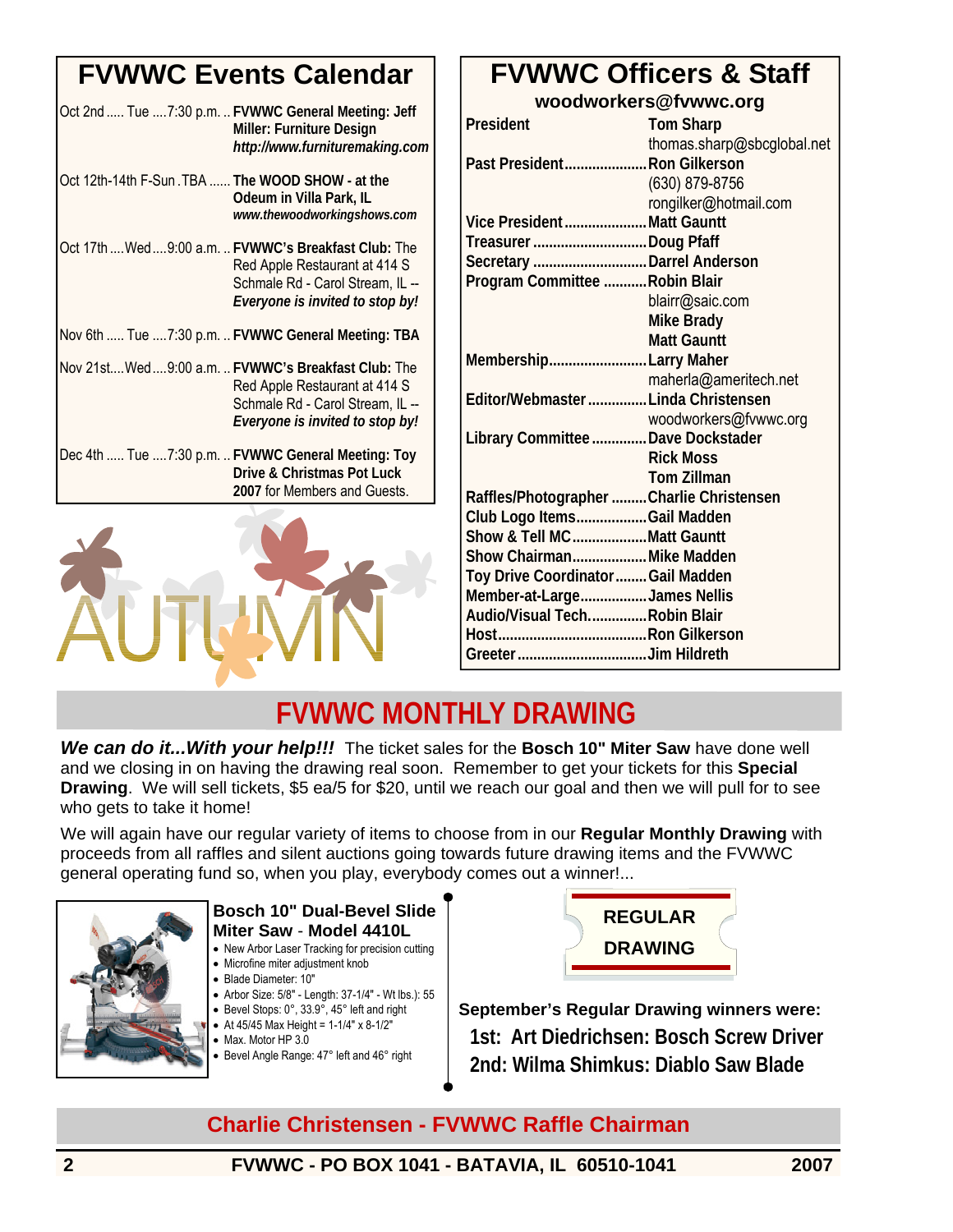### **Show & Tell September 2007 VP Matt Gauntt. MC**

The display for September was smaller that usual but just as interesting as always!

We would like to give a special thanks to member **Ed Boyd** for standing in as photographer when Charlie showed up without his camera! Thanks Ed, we appreciate the handiwork and the sharing of the photos.

- **Rich Rossio: Candleholder** in Osage Orange with a poly finish.
- **Howard Van Valzah: Segmented Bowl** turned in Purpleheart, Yellowheart, Walnut & Maple with a Myland's finish and some **Magnetic Paper Holders** in Bubinga, Walnut & Olive with lacquer finishes.
- **Floyd Johnson: Tissue Holder/Dispenser** made from a variety of woods.
- **Roger (Bud) Light: Carved Walking Stick** from vine and sporting a cute little **Basswood Boot.**
- **Rich Schulte: Router Jig** from unfinished lumber.

As usual, we thank all who participated in this month's S&T and look forward to what *you* will have to show us next month,